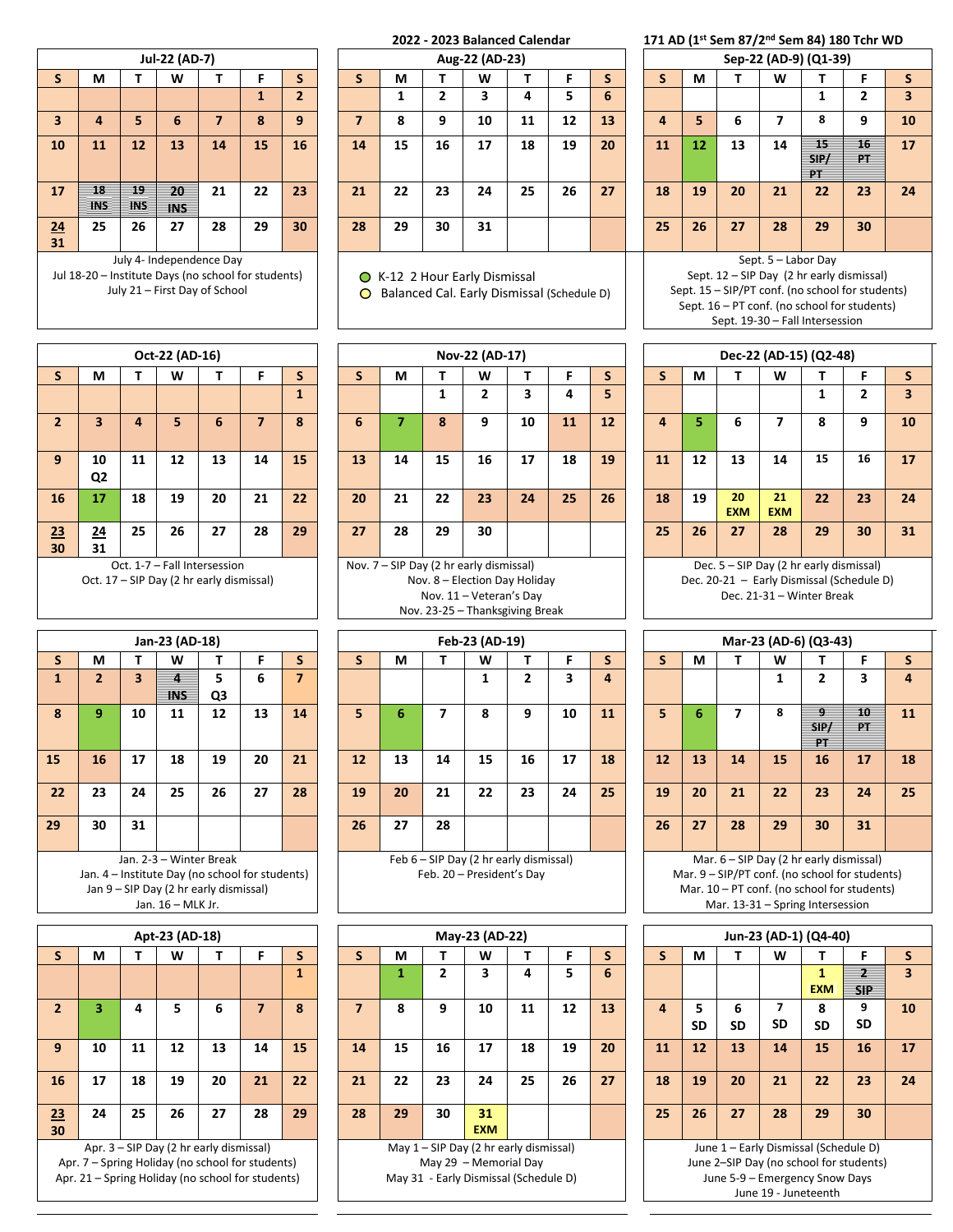## **CHAMPAIGN UNIT 4 SCHOOLS 2022-2023 Balanced Calendar of Events Approved by the board of Education on**

**06/13/2022**

| <b>DATE</b>       | <b>DAY</b>       | <b>EVENT</b>                                                          | <b>ATTENDANCE INFO</b>          |  |
|-------------------|------------------|-----------------------------------------------------------------------|---------------------------------|--|
| <b>July 18-20</b> | Monday-Wednesday | <b>INSTITUTE DAYS (3)</b>                                             | NO SCHOOL for students          |  |
| July 21           | Thursday         | First regular day of school (Full Day) - Grade 1-5                    | Kindergarten PT Conferences     |  |
| July 22           | Friday           | Second regular day of school (Full Day) - Grades K-5                  | 1/2 Kindergarten class begins   |  |
| July 25           | Monday           | Third regular day of school (Full Day) - Grades K-5                   | 1/2 Kindergarten class begins   |  |
| September 5       | Monday           | Labor Day (Legal Holiday)                                             | NO SCHOOL                       |  |
| September 12      | Monday           | School Improvement Day                                                | 2 Hour Early Dismissal          |  |
| September 15      | Thursday         | School Improvement Day / Parent Teacher Conferences                   | NO SCHOOL for students          |  |
| September 16      | Friday           | Parent Teacher Conferences; End of Quarter 1                          | NO SCHOOL for students          |  |
|                   |                  | *39 Attendance Days / 44 Teacher Work Days                            | *Sept. 15 Teacher Record Day    |  |
| Sept. 19-Oct.7    | Monday-Friday    | Fall Intersession                                                     | NO SCHOOL                       |  |
| October 17        | Monday           | School Improvement Day                                                | 2 hour Early Dismissal          |  |
| November 7        | Monday           | School Improvement Day                                                | 2 Hour Early Dismissal          |  |
| November 8        | Tuesday          | <b>Election Day Holiday</b>                                           | NO SCHOOL                       |  |
| November 11       | Friday           | Veteran's Day                                                         | NO SCHOOL                       |  |
| Nov. 23-25        | Wednesday-Friday | Thanksgiving Break                                                    | NO SCHOOL                       |  |
| December 5        | Monday           | School Improvement Day                                                | 2 Hour Early Dismissal          |  |
| December 20       | Tuesday          | Early Dismissal for high school exams (refer to schedule D)           | Early Dismissal (Schedule D)    |  |
|                   |                  | Early Dismissal for high school exams; Last day before                |                                 |  |
| December 21       | Wednesday        | Winter Break; End of Quarter 2 / Semester 1 (refer to                 | Early Dismissal (Schedule D)    |  |
|                   |                  | schedule D)                                                           |                                 |  |
|                   |                  | *48 Attendance Days /49 Teacher Work Days                             |                                 |  |
| Dec. 22 - Jan.3   | Thursday-Tuesday | <b>Winter Break</b>                                                   | NO SCHOOL                       |  |
| January 4         | Wednesday        | <b>INSTITUTE DAY (1)</b>                                              | NO SCHOOL for students          |  |
| January 9         | Monday           | School Improvement Day                                                | 2 Hour Early Dismissal          |  |
| January 16        | Monday           | Martin Luther King Jr. Birthday (Legal Holiday)                       | NO SCHOOL                       |  |
| February 6        | Monday           | School Improvement Day                                                | 2 Hour Early Dismissal          |  |
| February 20       | Monday           | President's Day (Legal Holiday)                                       | NO SCHOOL                       |  |
| March 6           | Monday           | School Improvement Day                                                | 2 Hour Early Dismissal          |  |
| March 9           | Thursday         | School Improvement Day / Parent Teacher Conferences                   | NO SCHOOL for students          |  |
| March 10          | Friday           | <b>Parent Teacher Conferences; End of Quarter 3</b>                   | NO SCHOOL for students          |  |
|                   |                  | *43 Attendance Days /46 Teacher Work Days                             | *Mar. 9 Teacher Record Day      |  |
| Mar 13-31         | Monday-Friday    | Spring Intersession                                                   | NO SCHOOL                       |  |
| April 3           | Monday           | School Improvement Day                                                | 2 Hour Early Dismissal          |  |
| April 7           | Friday           | <b>Spring Holiday</b>                                                 | NO SCHOOL                       |  |
| April 21          | Friday           | <b>Spring Holiday</b>                                                 | NO SCHOOL                       |  |
| May 1             | Monday           | School Improvement Day<br>2 Hour Early Dismissal                      |                                 |  |
| May 29            | Monday           | Memorial Day (Legal Holiday)<br>NO SCHOOL                             |                                 |  |
| May 31            | Wednesday        | Early Dismissal (refer to schedule D)<br>Early Dismissal (Schedule D) |                                 |  |
| June 1            | Thursday         | Early Dismissal; Last Official Day of School; End of Quarter          | Early Dismissal (Schedule D)    |  |
|                   |                  | 4 / Semester 2 (refer to schedule D)                                  |                                 |  |
| June 2            | Friday           | School Improvement Day                                                | NO SCHOOL for students          |  |
|                   |                  | *41 Attendance Days /41 Teacher Work Days                             | 171 Attnd. Days / 180 Tchr Work |  |
|                   |                  |                                                                       | Days                            |  |